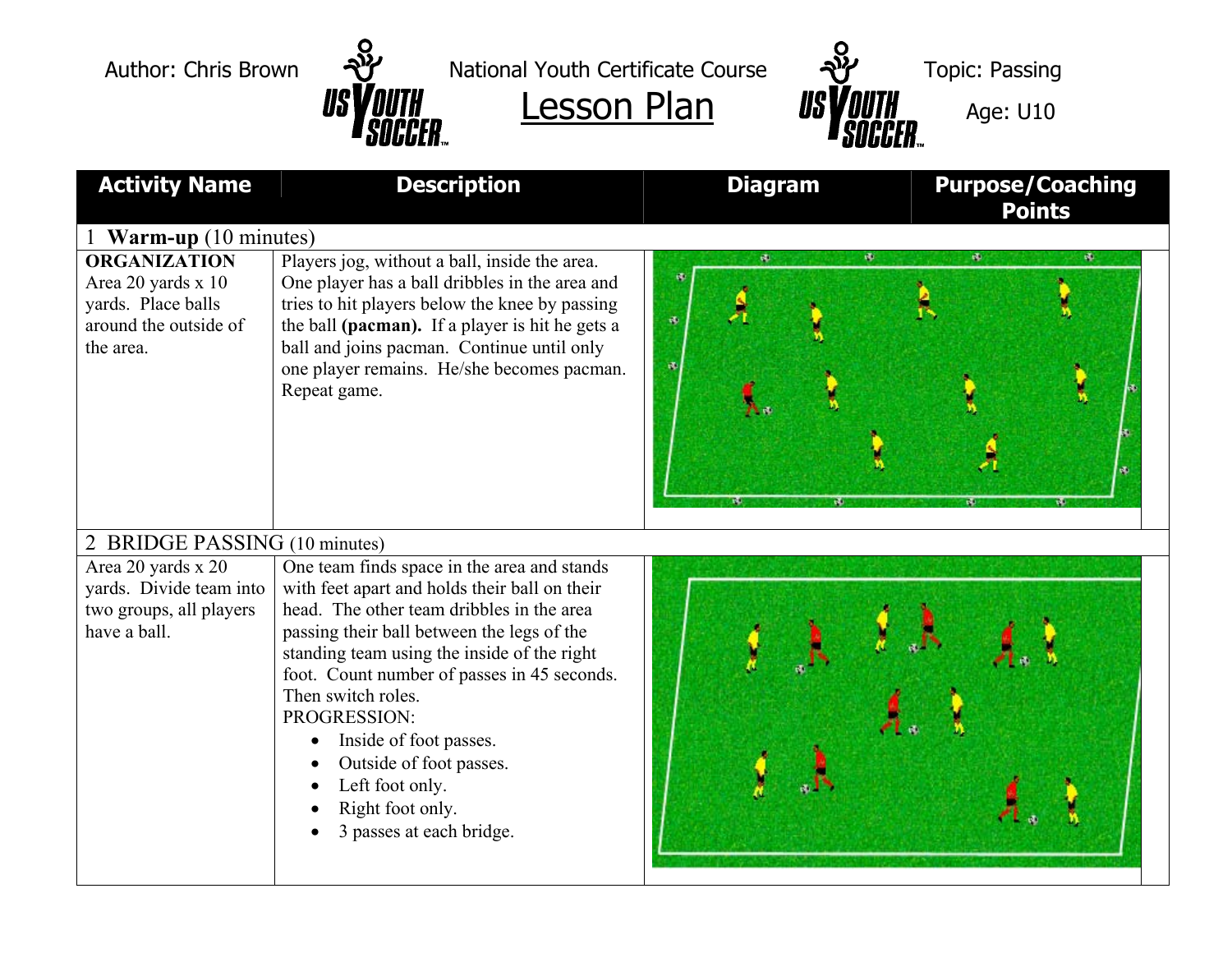

Author: Chris Brown  $\frac{1}{2}$  National Youth Certificate Course  $\frac{1}{2}$  Topic: Passing



## 3 **Main Activity** - GATE PASSING (15 minutes)

Area 40 yards x 30 yards. Players have a partner, one ball per pair. Use cones to make goals, 2 yards wide, and placed at random in the area. Make sure there are several more gates than the number of pairs.

Players stand either side of a goal. One player throws the ball through the goal to their partner. The partner catches the ball, the pair then move to another goal.

## **PROGRESSION:**

- Passing with feet. Count the number of passes in 45 seconds.
- Who can go through the most different number of gates in 45 seconds?
- Pass with inside of foot.
- Pass with outside of foot.
- Pass with right foot.
- Pass with left foot.
- Alternate passes (change who starts with the ball).
- 3 passes at each gate
- Dribble through the first gate, pass through the second gate
- Change to groups of three, increase the size of the gates, group passing and decision making.

**Show passing technique.**